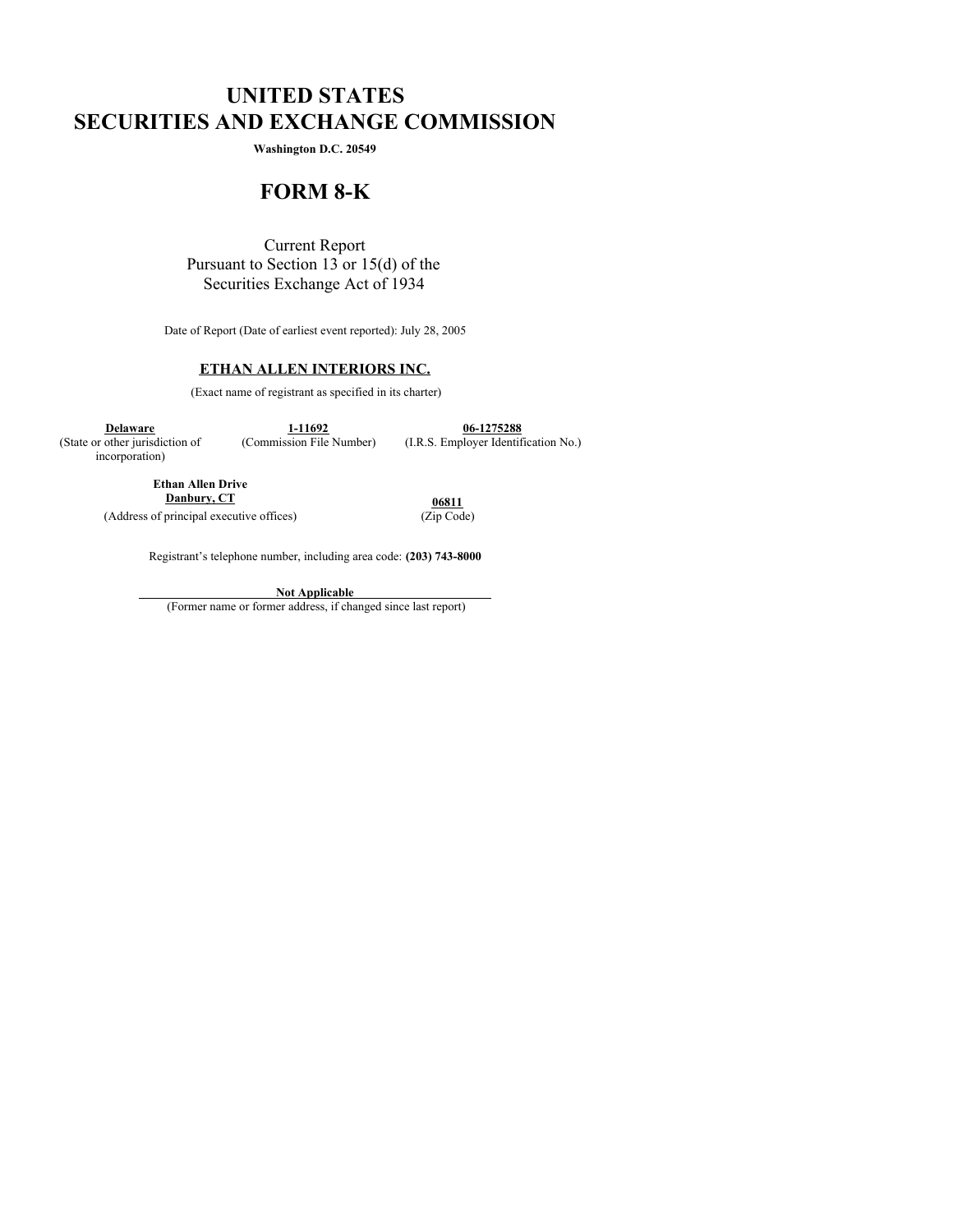## **SECTION 2 – FINANCIAL INFORMATION**

#### **Item 2.02 Results of Operations and Financial Condition**

The information contained within Item 2.02 in this Form 8-K and the Exhibits attached hereto shall not be deemed "filed" for purposes of Section 18 of the Securities Exchange Act of 1934 and shall not be deemed incorporated by reference in any filing under the Securities Act of 1933, except as shall be expressly set forth by specific reference in such filing.

On July 28, 2005, Ethan Allen Interiors Inc. ("Ethan Allen" or the "Company") issued a press release setting forth its operating results for the three and twelve months ended June 30, 2005. A copy of the press release is attached hereto as Exhibit 99.1 and hereby incorporated by reference.

Also on July 28, 2005, Ethan Allen conducted a conference call during which certain unaudited, non-GAAP financial information related to the Company's operations for the three and twelve months ended June 30, 2004 was disclosed. This information is set forth in the attached Exhibit 99.2.

Exhibits 99.1 and 99.2 include references to the Company's (i) consolidated operating profit, (ii) wholesale operating profit, (iii) net income, (iv) earnings per share, and (v) earnings before interest, taxes, depreciation and amortization ("EBITDA"), all excluding the effects of restructuring and impairment charges recorded during the three months ended June 30, 2004 as a result of the Company's decision to consolidate selected manufacturing facilities during that period. A reconciliation of these financial measures to the most directly comparable financial measure reported in accordance with GAAP is also provided in Exhibit 99.2.

Management believes that excluding items which are deemed to be non-recurring in nature from financial measures such as operating profit, wholesale operating profit, net income, and earnings per share, allows investors to more easily compare and evaluate the Company's financial performance relative to prior periods and industry comparables. These adjusted measures also aid investors in understanding the operating results of the Company absent such non-recurring or unusual events.

Management considers EBITDA an important indicator of the operational strength and performance of its business, including the ability of the Company to pay interest, service debt and fund capital expenditures. Given the nature of the Company's operations, including the tangible assets necessary to carry out its production and distribution activities, depreciation and amortization represent Ethan Allen's largest non-cash charge. As these non-cash charges do not affect the Company's ability to service debt or make capital expenditures, it is important to consider EBITDA in addition to, but not as a substitute for, operating income, net income and other measures of financial performance reported in accordance with generally accepted accounting principles, including cash flow measures such as operating cash flow. Further, EBITDA is one measure used to determine compliance with the Company's existing credit facility.

 $\overline{2}$ 

### **SECTION 9 – FINANCIAL STATEMENTS AND EXHIBITS**

#### **Item 9.01 Financial Statements and Exhibits**

(c) Exhibits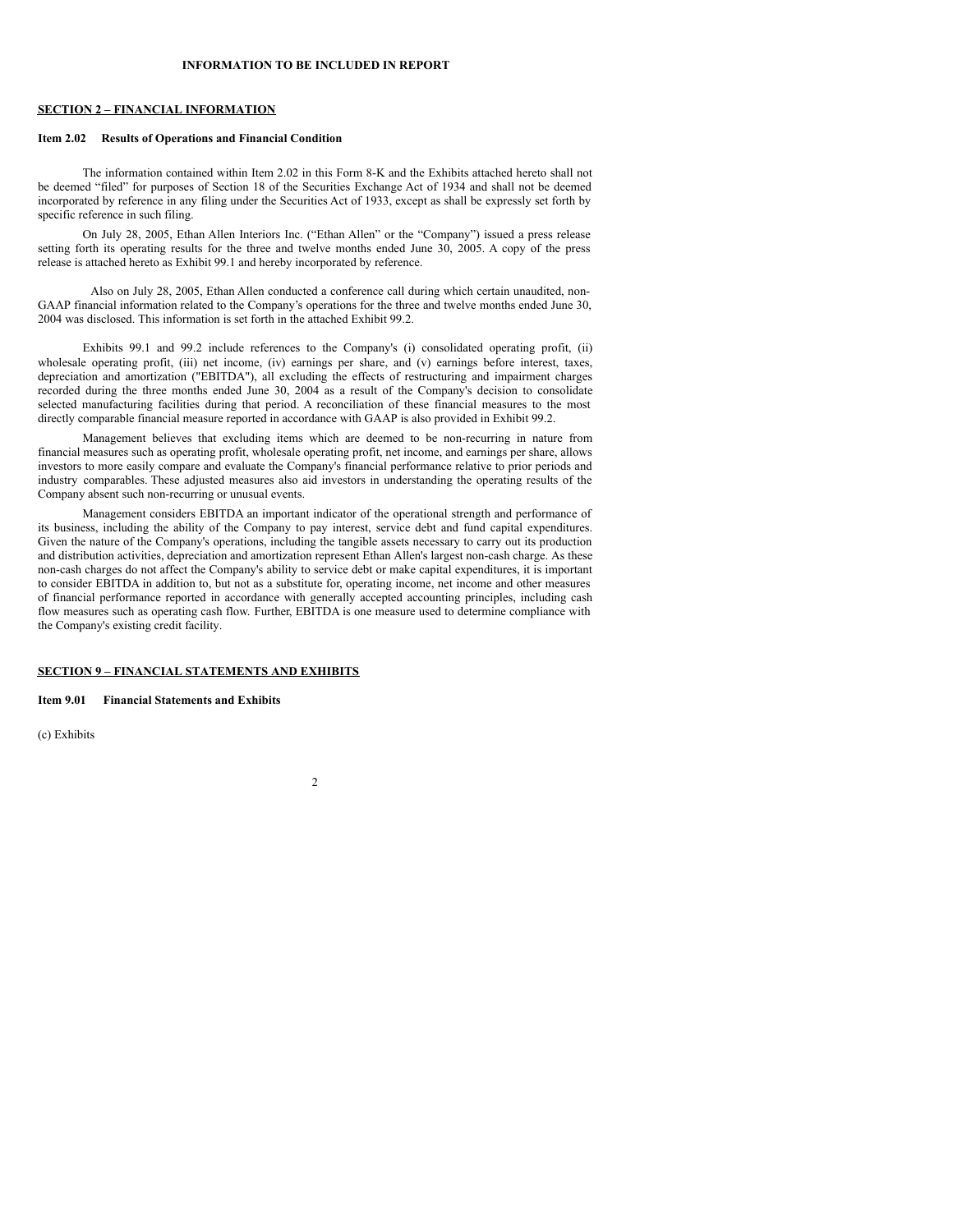#### Exhibit Description

99.1 Press release dated July 28, 2005

99.2 Reconciliation of unaudited, non-GAAP financial information disclosed in July 28, 2005 press release and conference call to the most directly comparable GAAP financial measure

3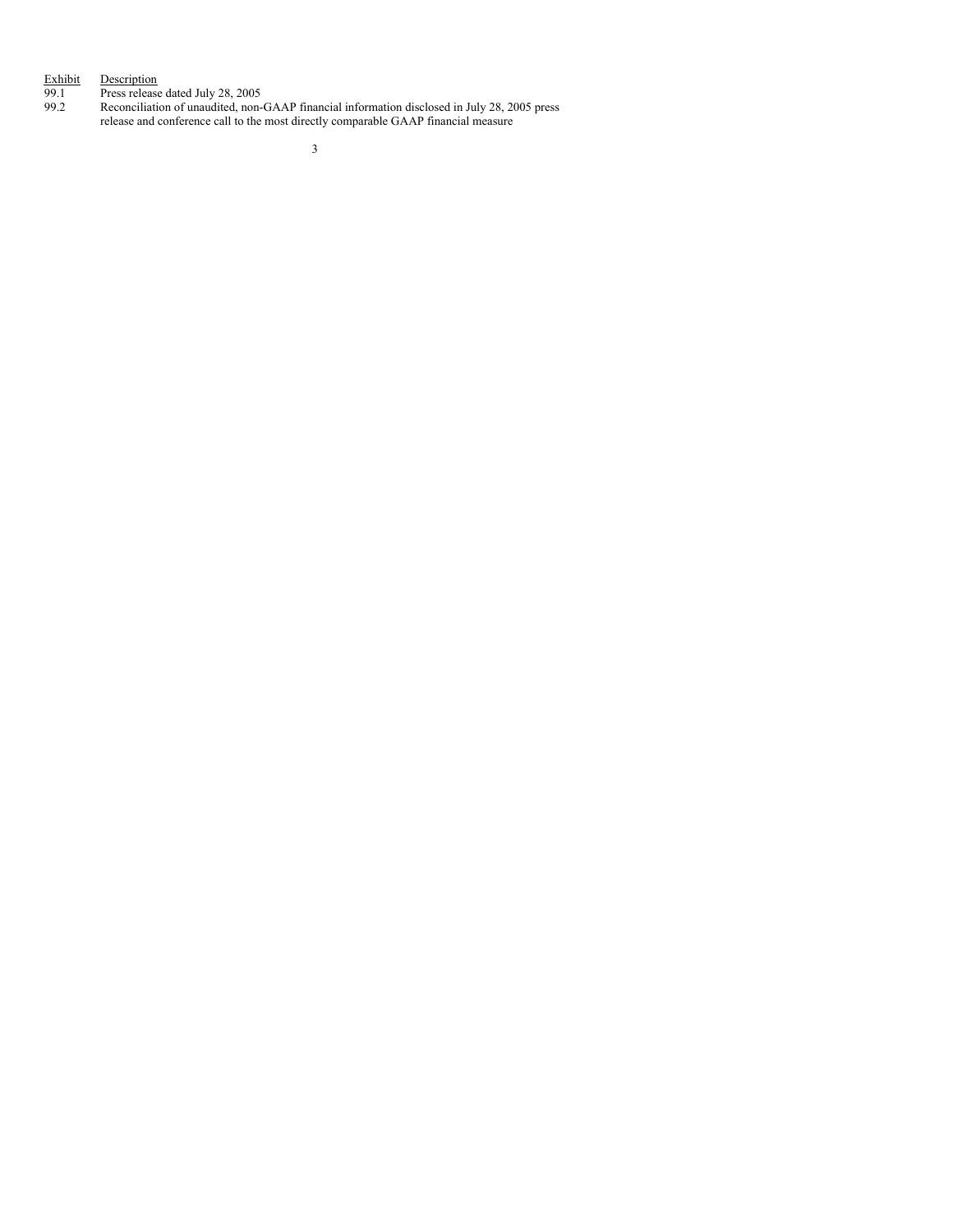## **SIGNATURES**

Pursuant to the requirements of the Securities Exchange Act of 1934, as amended, the registrant has duly caused this report to be signed on its behalf by the undersigned hereunto duly authorized.

# ETHAN ALLEN INTERIORS INC.

Date: July 28, 2005 By: /s/ M. Farooq Kathwari M. Farooq Kathwari *Chairman, President and Chief Executive Of icer*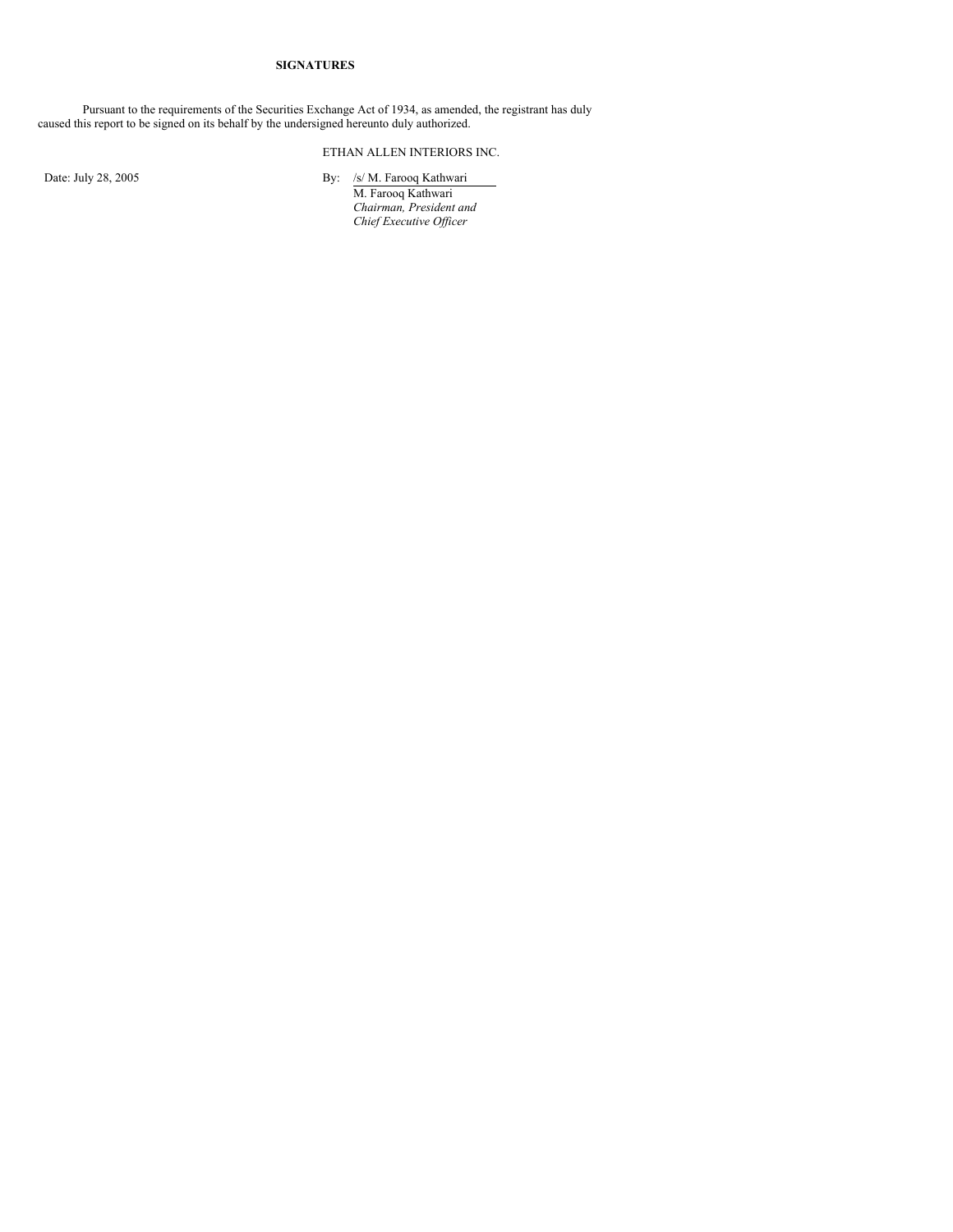## **EXHIBIT INDEX**

Exhibit Description

- 99.1 Press release dated July 28, 2005<br>99.2 Reconciliation of unaudited, non-
- 99.2 Reconciliation of unaudited, non-GAAP financial information disclosed in July 28, 2005 press release and conference call to the most directly comparable GAAP financial measure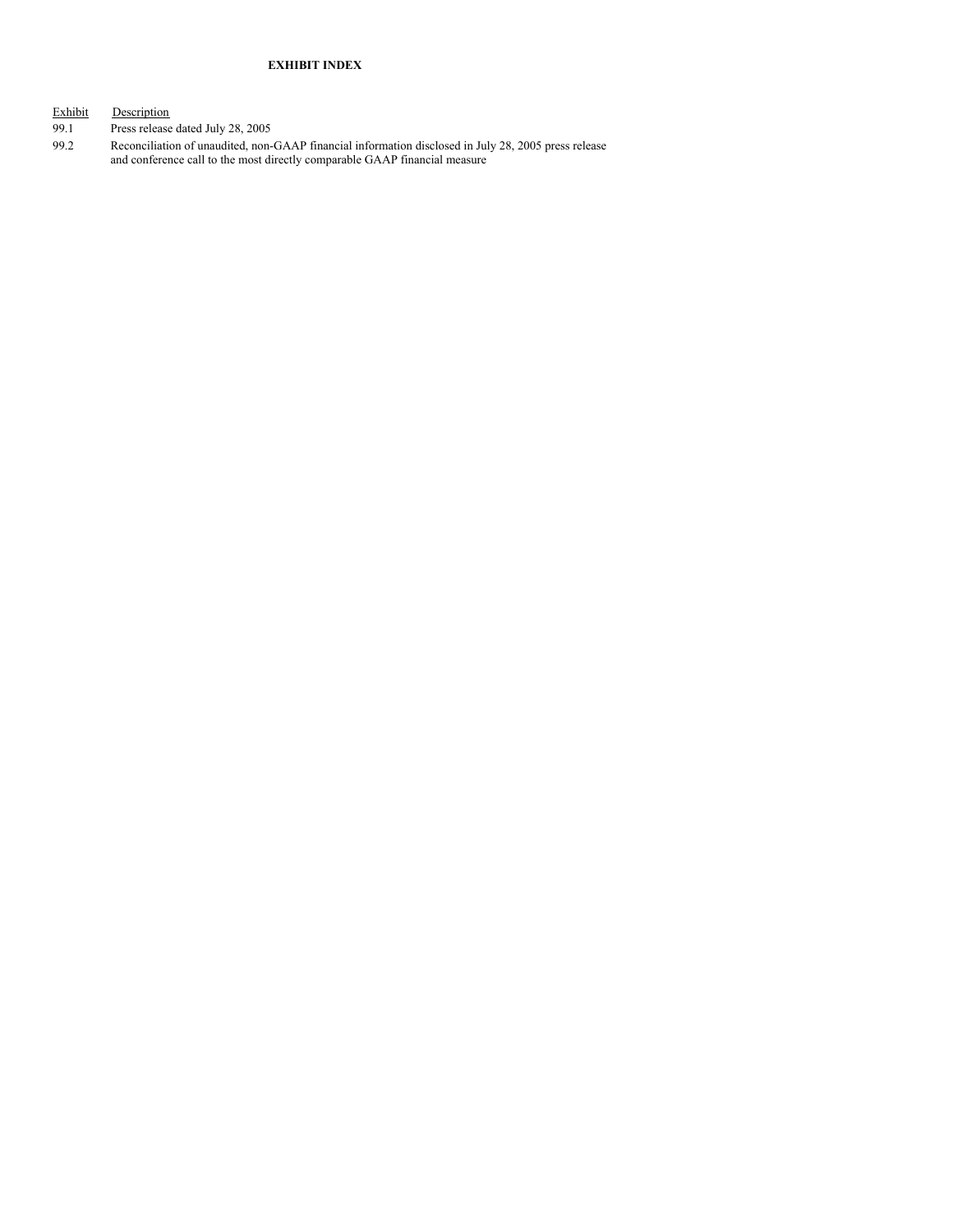#### **EXHIBIT 99.1**

FOR IMMEDIATE RELEASE Ethan Allen Interiors Inc.

Investor/Media Contact: Peg Lupton

(203) 743-8234

## **ETHAN ALLEN REPORTS RESULTS FOR THE QUARTER AND FISCAL YEAR ENDED JUNE 30, 2005**

DANBURY, CT., July 28, 2005 -- Ethan Allen Interiors Inc. (NYSE:ETH) today reported sales and earnings for the three and twelve months ended June 30, 2005.

#### Three Months Ended June 30, 2005

Net delivered sales for the quarter ended June 30, 2005 amounted to \$242.3 million as compared to \$246.6 million in the prior year quarter. Net delivered sales for the Company's Retail division increased 1.1% to \$151.4 million, while Wholesale sales decreased 0.3% to \$171.8 million during that same period. Comparable Ethan Allen store delivered sales decreased 1.3% as compared to the prior year quarter.

Earnings per share amounted to \$0.56 for the current quarter on net income of \$19.5 million. This compares to earnings per share and net income of \$0.35 and \$13.5 million, respectively, in the prior year comparable period, which included pre-tax restructuring and impairment charges of \$12.8 million. Excluding the impact of the restructuring and impairment charges, earnings per share for the prior year quarter amounted to \$0.56 on net income of \$21.3 million. Current quarter operating income amounted to \$32.1 million, or 13.3% of net sales. This compares to operating income of \$21.9 million, or 8.9% of net sales, in the prior year comparable quarter which included the aforementioned restructuring and impairment charges. Excluding the impact of the restructuring and impairment charges, operating income for the prior year period amounted to \$34.7 million, or 14.1% of net sales.

Total written orders increased 5.4% as compared to the prior year quarter. At the Wholesale level, net orders booked increased 4.1%, while at the Retail level, written sales increased 8.6% and comparable store written sales increased 5.8%.

During the current quarter, the Company utilized \$22.6 million of available cash from operations to repurchase 716,900 shares of its common stock in the open market. As of June 30, 2005, the Company has a remaining authorization to repurchase an additional 2.0 million shares.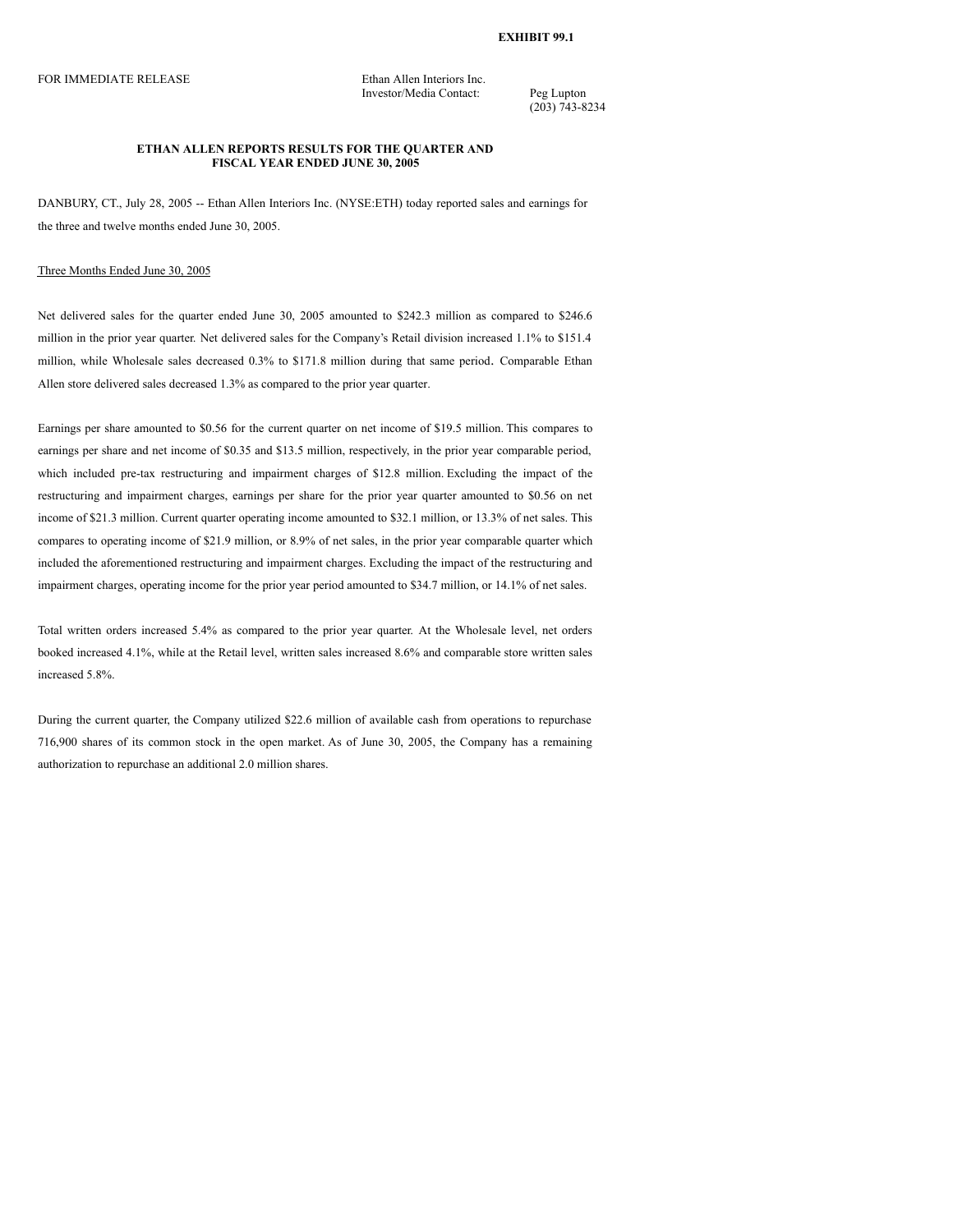#### Year Ended June 30, 2005

For the fiscal year ended June 30, 2005, net sales amounted to \$949.0 million as compared to \$955.1 million in the prior year. Net delivered sales for the Company's Retail division increased 1.7% to \$586.2 million, while Wholesale sales decreased 1.6% to \$663.2 million. Full year comparable Ethan Allen store delivered sales decreased 0.2% as compared to the prior year.

Fiscal year earnings per share totaled \$2.19 on net income of \$79.3 million. This compares to earnings per share and net income of \$2.08 and \$79.5 million, respectively, for the prior year, which included pre-tax restructuring and impairment charges of \$12.5 million. Excluding the impact of the restructuring and impairment charges, prior year earnings per share amounted to \$2.28 on net income of \$87.2 million. Total year operating income amounted to \$128.9 million, or 13.6% of net sales, as compared to operating income of \$126.4 million, or 13.2% of net sales, in the prior year, which included the aforementioned restructuring and impairment charges. Excluding the impact of the restructuring and impairment charges, operating income for the prior year amounted to \$138.9 million, or 14.5% of net sales.

On a full-year basis, total written orders decreased 1.4% as compared to the prior year. Within that same period, Wholesale net orders booked decreased 3.0%, while Retail written sales increased 2.9% and comparable store written sales increased 1.0%.

For the fiscal year ended June 30, 2005 the Company utilized \$81.4 million of available cash from operations to repurchase 2.4 million shares of its common stock in the open market.

Farooq Kathwari, Chairman and CEO, commented: "The business initiatives undertaken during the past three years have allowed us to remain well-positioned in this period of economic and industry uncertainty. In that time, we have changed 70% of our product line to offer greater style and value, and continued to make improvements with respect to the sourcing of our products, both domestically and abroad. During that same time, we have strengthened our retail network through the opening of more than 45 new stores in prime locations. Our efforts have also included significant investments in our people, increasing and improving the level of professionalism in our retail store personnel. Lastly, we have adhered to a balanced and focused marketing campaign which has included increased distribution of our direct mail magazine and, when appropriate, increased investment in national television advertising."

Mr. Kathwari continued: "These initiatives were made possible as a result of our decision last year to eliminate promotional sale periods and, instead, make our best possible prices available to consumers every day of the year. The introduction of everyday pricing has not only allowed us to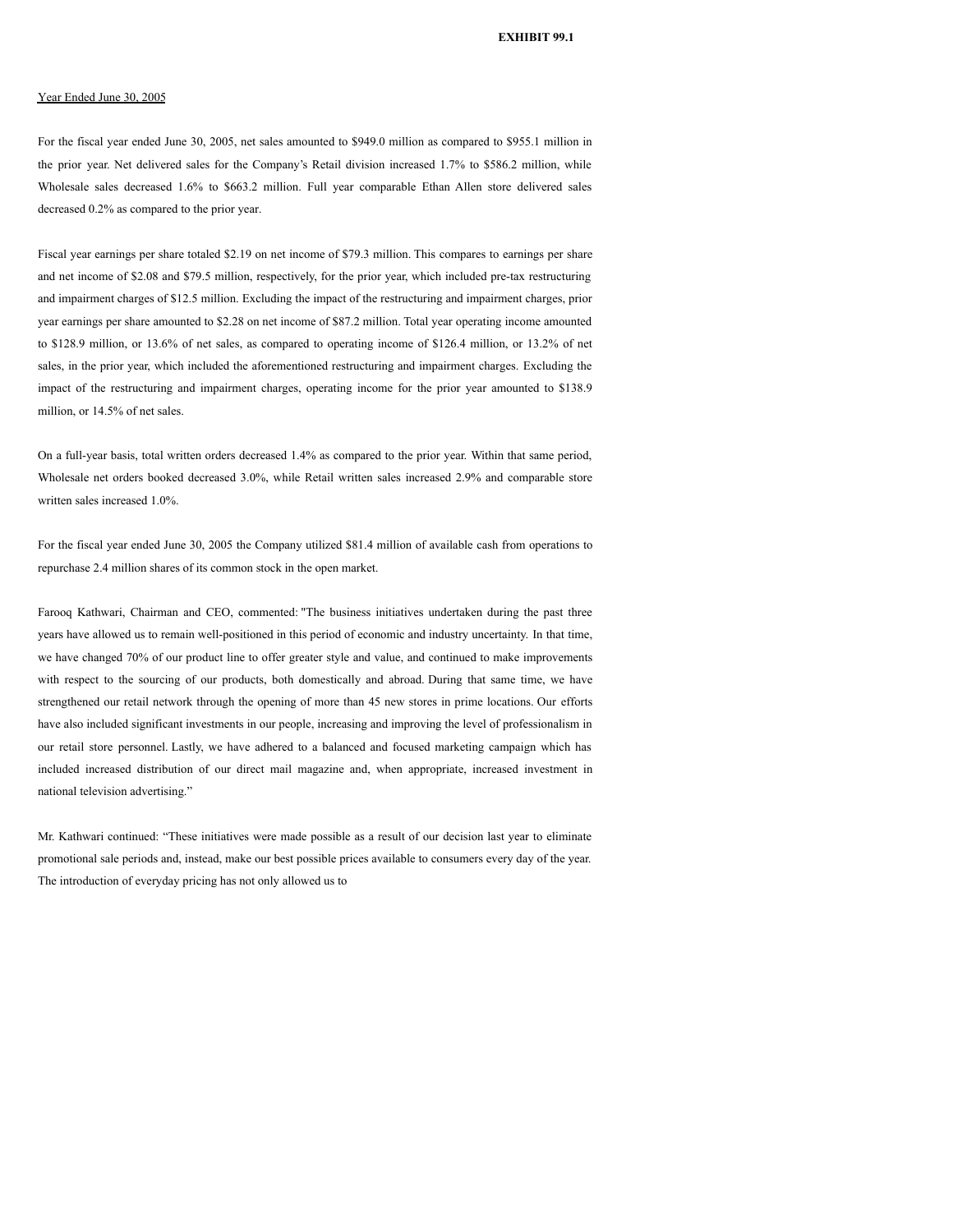### **EXHIBIT 99.1**

establish greater credibility with consumers, it has also provided us the opportunity to critically examine all facets of our business, making substantive changes where necessary, in order to more effectively carry out our solutions-based approach to home decorating. In this time of commoditization, we believe that differentiating ourselves in this manner, with a strong focus on service, is critical."

"Despite the challenging environment and these changes we have implemented within our business, we have been able to maintain strong margins and continually enhance shareholder value through the ongoing repurchase of our stock and payment of quarterly cash dividends. Our balance sheet remains strong and we generated more than \$100.0 million in operating cash flow for the year."

Commenting on business trends Mr. Kathwari stated: "We have continued to see positive trends in written business during the month of July and, as such, believe that the analysts' current range of estimates for the fiscal first quarter ended September 30, 2005 and the fiscal year ended June 30, 2006 are reasonable and achievable."

Ethan Allen Interiors Inc. is a leading manufacturer and retailer of quality home furnishings. The Company sells a full range of furniture products and decorative accessories through an exclusive network of 313 retail stores in the United States and abroad, of which 126 are Company-owned. Ethan Allen has 12 manufacturing facilities, which include 2 sawmills, located throughout the United States.

The Company will conduct a Conference Call at 11:00 AM (Eastern) on Thursday, July 28<sup>th</sup>. The live webcast and replay are accessible via the Company's website at www.ethanallen.com/investors.

This press release should be read in conjunction with the Company's Annual Report on Form 10-K/A for the year ended June 30, 2004 and other reports filed with the Securities and Exchange Commission. This press release and related discussions contain forward-looking statements made pursuant to the safe harbor provisions of the Private Securities Litigation Reform Act of 1995. Such forward-looking statements reflect management's current expectations concerning future events and results of the Company, and are subject to various assumptions, risk and uncertainties. Accordingly, actual results could differ materially from those contemplated by the forwardlooking statements. The Company has no obligation to publicly update any forward-looking statements at any time for any reason.

#######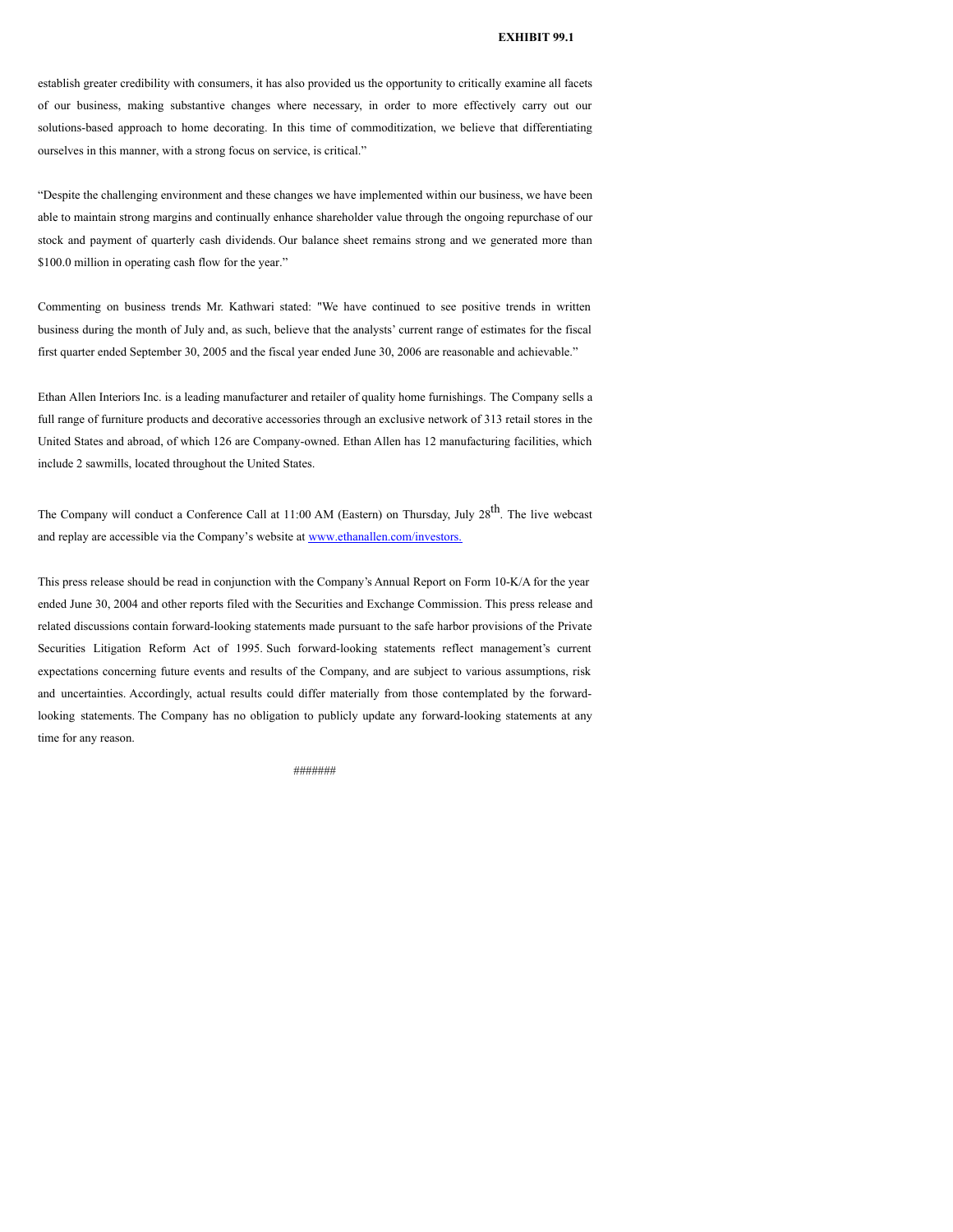#### **Ethan Allen Interiors Inc. Selected Financial Information** (In millions)

Selected Consolidated Financial Data:

|                                                                           |    | <b>Three Months Ended</b> |                |                          |    |          | <b>Twelve Months Ended</b> |                          |  |  |  |
|---------------------------------------------------------------------------|----|---------------------------|----------------|--------------------------|----|----------|----------------------------|--------------------------|--|--|--|
|                                                                           |    | 6/30/05                   |                | 6/30/04<br>(as restated) |    | 6/30/05  |                            | 6/30/04<br>(as restated) |  |  |  |
| <b>Net Sales</b>                                                          |    | 242.3                     | \$.            | 246.6                    | S. | 949.0    | <b>S</b>                   | 955.1                    |  |  |  |
| Gross Margin                                                              |    | 49.9%                     |                | 47.5%                    |    | 48.6%    |                            | 48.3%                    |  |  |  |
| <b>Operating Margin</b>                                                   |    | 13.3%                     |                | 8.9%                     |    | 13.6%    |                            | 13.2%                    |  |  |  |
| Operating Margin (ex restructuring &<br>impairment charge)                |    |                           | 13.3%<br>14.1% |                          |    | 13.6%    |                            | 14.5%                    |  |  |  |
| <b>Net Income</b>                                                         | \$ | 19.5                      | -S             | 13.5                     | S  | 79.3     | <sup>S</sup>               | 79.5                     |  |  |  |
| Net Income (ex restructuring &<br>impairment charge)                      | \$ | 19.5                      | S              | 21.3                     | S  | 79.3     | S                          | 87.2                     |  |  |  |
| <b>Operating Cash Flow</b>                                                | S. | 24.2                      | \$             | 13.0                     | \$ | 103.3    | \$                         | 126.0                    |  |  |  |
| Capital Expenditures                                                      | \$ | 6.1                       | \$             | 9.1                      | S  | 30.3     | \$                         | 23.5                     |  |  |  |
| <b>Treasury Stock Repurchases (settlement)</b><br>date basis)             | S. | 22.6                      | S              | 38.3                     | S  | 82.2     | <sup>\$</sup>              | 38.3                     |  |  |  |
| <b>EBITDA</b>                                                             | S  | 37.3                      | S              | 27.7                     | S  | 151.4    | S                          | 151.4                    |  |  |  |
| <b>EBITDA</b> as % of Net Sales                                           |    | 15.4%                     |                | 11.2%                    |    | 16.0%    |                            | 15.9%                    |  |  |  |
| <b>EBITDA</b> (ex restructuring & impairment)<br>charge)                  | \$ | 37.3                      | \$             | 40.5                     | S  | 151.4    | S                          | 164.0                    |  |  |  |
| <b>EBITDA</b> as % of Net Sales (ex<br>restructuring & impairment charge) |    | 15.4%                     |                | 16.4%                    |    | $16.0\%$ |                            | 17.2%                    |  |  |  |

## Selected Financial Data by Business Segment:

|                                                                   |               | <b>Three Months Ended</b> |    |                          |       |         | <b>Twelve Months Ended</b> |                          |  |  |  |  |
|-------------------------------------------------------------------|---------------|---------------------------|----|--------------------------|-------|---------|----------------------------|--------------------------|--|--|--|--|
|                                                                   |               | 6/30/05                   |    |                          |       | 6/30/05 | 6/30/04<br>(as restated)   |                          |  |  |  |  |
| Retail                                                            |               |                           |    |                          |       |         |                            |                          |  |  |  |  |
| <b>Net Sales</b>                                                  | \$            | 151.4                     | \$ | 149.9                    | S     | 586.2   | S                          | 576.2                    |  |  |  |  |
| <b>Operating Margin</b>                                           |               | $3.1\%$                   |    | 1.8%                     |       | $2.2\%$ |                            | $2.0\%$                  |  |  |  |  |
|                                                                   |               | <b>Three Months Ended</b> |    |                          |       |         | <b>Twelve Months Ended</b> |                          |  |  |  |  |
|                                                                   |               | 6/30/05                   |    | 6/30/04<br>(as restated) |       | 6/30/05 |                            | 6/30/04<br>(as restated) |  |  |  |  |
| Wholesale                                                         |               |                           |    |                          |       |         |                            |                          |  |  |  |  |
| <b>Net Sales</b>                                                  | <sup>\$</sup> | 171.8                     | \$ | 172.3                    | S     | 663.2   | S                          | 673.8                    |  |  |  |  |
| <b>Operating Margin</b>                                           |               | 17.1%                     |    | $9.7\%$                  |       | 17.5%   |                            | 16.0%                    |  |  |  |  |
| <b>Operating Margin</b> (ex restructuring &<br>impairment charge) |               | $17.1\%$                  |    | $17.1\%$                 | 17.4% |         | 17.9%                      |                          |  |  |  |  |

## **EXHIBIT 99.1**

## **Ethan Allen Interiors Inc. Condensed Consolidated Statements of Operations** (In thousands, except per share amounts)

|                                            | 2005         | <b>Three Months</b><br>Ended June 30,<br>2004<br>(as restated) | 2005        | <b>Twelve Months</b><br>Ended June 30,<br>2004<br>(as restated) |  |  |
|--------------------------------------------|--------------|----------------------------------------------------------------|-------------|-----------------------------------------------------------------|--|--|
| Net sales                                  | \$242,260    | \$246,600                                                      | \$949,012   | \$955,107                                                       |  |  |
| Cost of sales                              | 121,482      | 129,527                                                        | 487,958     | 494,072                                                         |  |  |
| Gross profit                               | 120,778      | 117,073                                                        | 461,054     | 461,035                                                         |  |  |
| Operating expenses:                        |              |                                                                |             |                                                                 |  |  |
| Selling                                    | 49,765       | 45,967                                                         | 184,310     | 176,859                                                         |  |  |
| General and administrative                 | 38,864       | 36,446                                                         | 147,985     | 145,252                                                         |  |  |
| Restructuring and impairment charges       |              | 12,784                                                         | (219)       | 12,520                                                          |  |  |
| Total operating expenses                   | 88,629       | 95,197                                                         | 332,076     | 334,631                                                         |  |  |
|                                            |              |                                                                |             |                                                                 |  |  |
| Operating income                           | 32,149       | 21,876                                                         | 128,978     | 126,404                                                         |  |  |
| Interest and other income (loss)           | (203)        | 161                                                            | 1,203       | 3,332                                                           |  |  |
| Interest and other related financing costs | 273          | 154                                                            | 761         | 641                                                             |  |  |
| Income before income tax expense           | 31,673       | 21,883                                                         | 129,420     | 129,095                                                         |  |  |
| Income tax expense                         | 12,162       | 8,423                                                          | 50,082      | 49,617                                                          |  |  |
| Net income                                 | 19,511<br>S. | 13,460<br>S                                                    | 79,338<br>S | \$<br>79,478                                                    |  |  |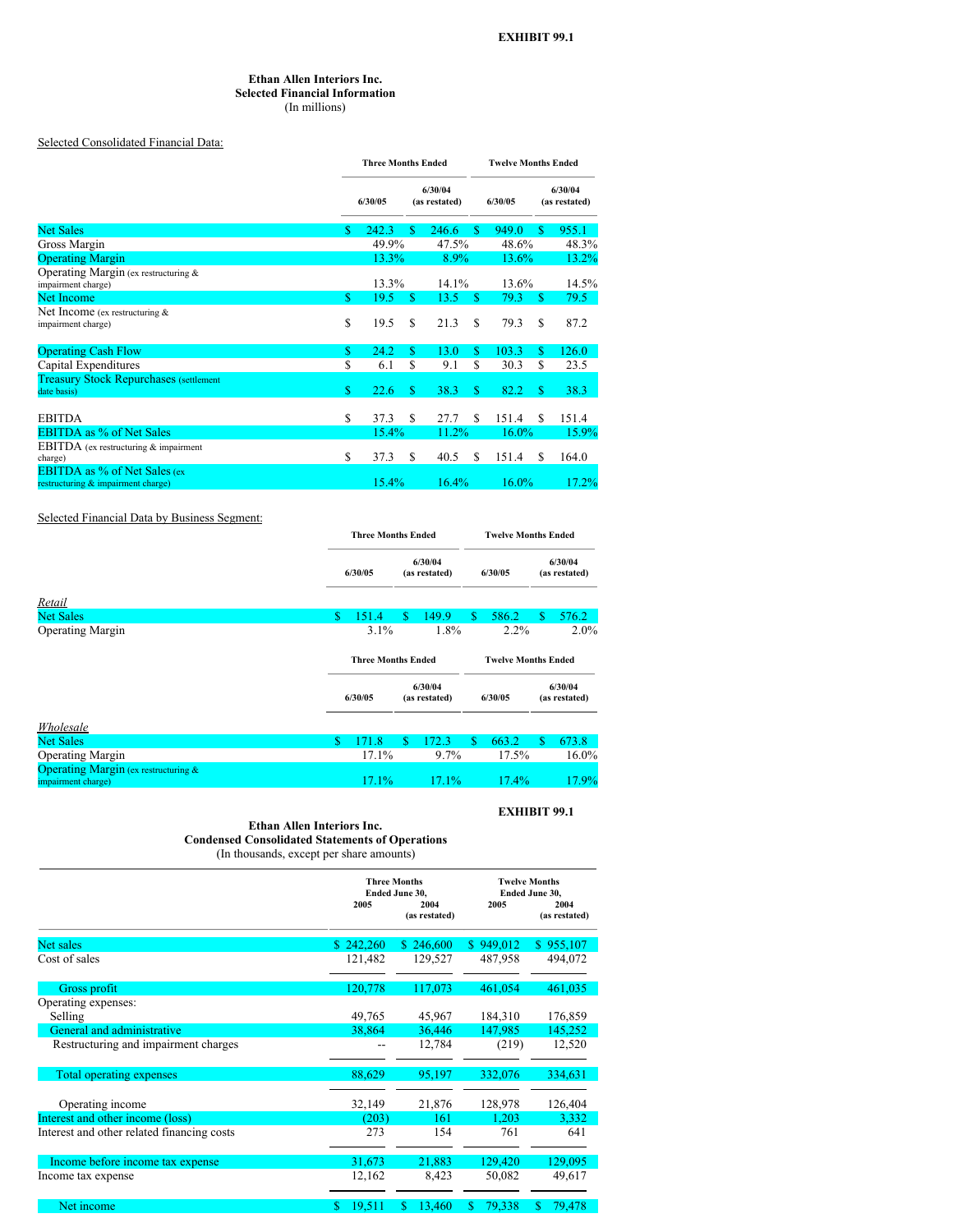| Basic earnings per share:                                                  |    |        |    |        |    |                   |    |                     |
|----------------------------------------------------------------------------|----|--------|----|--------|----|-------------------|----|---------------------|
| Net income per share                                                       | \$ | 0.57   | \$ | 0.36   | \$ | 2.24              | \$ | 2.14                |
| Basic weighted average shares outstanding                                  |    | 34,531 |    | 36,919 |    | 35,400            |    | 37,179              |
|                                                                            |    |        |    |        |    |                   |    |                     |
| Diluted earnings per share:                                                |    |        |    |        |    |                   |    |                     |
| Net income per share                                                       | \$ | 0.56   | \$ | 0.35   | \$ | 2.19              | S  | 2.08                |
| Diluted weighted average shares outstanding                                |    | 34,960 |    | 37,963 |    | 36,193            |    | 38,295              |
| Reconciliation of GAAP to Non-GAAP Information:                            |    |        |    |        |    |                   |    |                     |
| Net income                                                                 | S  | 19,511 | S  | 13,460 | S  | 79,338            | S  | 79,748              |
| Add: restructuring & impairment charge,                                    |    |        |    |        |    |                   |    |                     |
| net of related tax effect                                                  |    |        |    | 7,863  |    |                   |    | 7,708               |
|                                                                            |    |        |    |        |    |                   |    |                     |
| Net income (ex restructuring $\&$ impairment charge)                       | \$ | 19,511 | \$ | 21,323 | \$ | 79,338            | \$ | 87,186              |
| Earnings per basic share (ex restructuring $\&$                            |    |        |    |        |    |                   |    |                     |
| impairment charge)                                                         | \$ | 0.57   | \$ | 0.58   | \$ | 2.24              | \$ | 2.35                |
| Basic weighted average shares outstanding                                  |    | 34,531 |    | 36,919 |    | 35,400            |    | 37,179              |
|                                                                            |    |        |    |        |    |                   |    |                     |
| Earnings per diluted share (ex restructuring $&$                           | \$ | 0.56   | S  |        | \$ |                   | \$ | 2.28                |
| impairment charge)                                                         |    |        |    | 0.56   |    | 2.19              |    |                     |
| Diluted weighted average shares outstanding                                |    | 34,960 |    | 37,963 |    | 36,193            |    | 38,295              |
|                                                                            |    |        |    |        |    |                   |    | <b>EXHIBIT 99.1</b> |
| Ethan Allen Interiors Inc.<br><b>Condensed Consolidated Balance Sheets</b> |    |        |    |        |    |                   |    |                     |
| (In thousands)                                                             |    |        |    |        |    |                   |    |                     |
|                                                                            |    |        |    |        |    |                   |    | June 30,            |
|                                                                            |    |        |    |        |    | <b>June 30,</b>   |    | 2004                |
|                                                                            |    |        |    |        |    | 2005              |    | (as restated)       |
| Assets                                                                     |    |        |    |        |    |                   |    |                     |
| <b>Current Assets:</b><br>Cash and cash equivalents                        |    |        |    |        | \$ | 3,448             | S  | 27,528              |
| Accounts receivable, net                                                   |    |        |    |        |    | 28,019            |    | 26,967              |
| Inventories                                                                |    |        |    |        |    | 186,479<br>50,914 |    | 186,895<br>57,071   |
| Prepaid expenses and other current assets                                  |    |        |    |        |    |                   |    |                     |
| Total current assets                                                       |    |        |    |        |    | 268,860           |    | 298,461             |
| Property, plant, and equipment, net                                        |    |        |    |        |    |                   |    |                     |
| Goodwill and other intangible assets                                       |    |        |    |        |    |                   |    |                     |
| Other assets                                                               |    |        |    |        |    | 275,211<br>82,897 |    | 277,437<br>80,038   |
| <b>Total Assets</b>                                                        |    |        |    |        |    | 5,889             |    | 2,431               |
|                                                                            |    |        |    |        |    |                   |    |                     |
|                                                                            |    |        |    |        | \$ | 632,857           | S. | 658,367             |
| <b>Liabilities and Shareholders' Equity</b>                                |    |        |    |        |    |                   |    |                     |
| <b>Current Liabilities:</b>                                                |    |        |    |        |    |                   |    |                     |
| Current maturities of long-term debt<br>and capital lease obligations      |    |        |    |        | \$ | 240               | S  | 4,712               |
| <b>Customer</b> deposits                                                   |    |        |    |        |    | 53,654            |    | 56,026              |
| Accounts payable<br>Accrued expenses and other current liabilities         |    |        |    |        |    | 19,352<br>60,720  |    | 22,222<br>53,729    |
|                                                                            |    |        |    |        |    |                   |    |                     |
| Total current liabilities                                                  |    |        |    |        |    | 133,966           |    | 136,689             |
| Long-term debt                                                             |    |        |    |        |    | 12,270            |    | 4,509               |
| Other long-term liabilities                                                |    |        |    |        |    | 12,445            |    | 9,781               |
| Deferred income taxes                                                      |    |        |    |        |    | 40,108            |    | 51,248              |
| Total liabilities                                                          |    |        |    |        |    | 198,789           |    | 202,227             |
| Shareholders' equity                                                       |    |        |    |        |    | 434,068           |    | 456,140             |
| Total Liabilities and Shareholders' Equity                                 |    |        |    |        | \$ | 632,857           | S  | 658,367             |